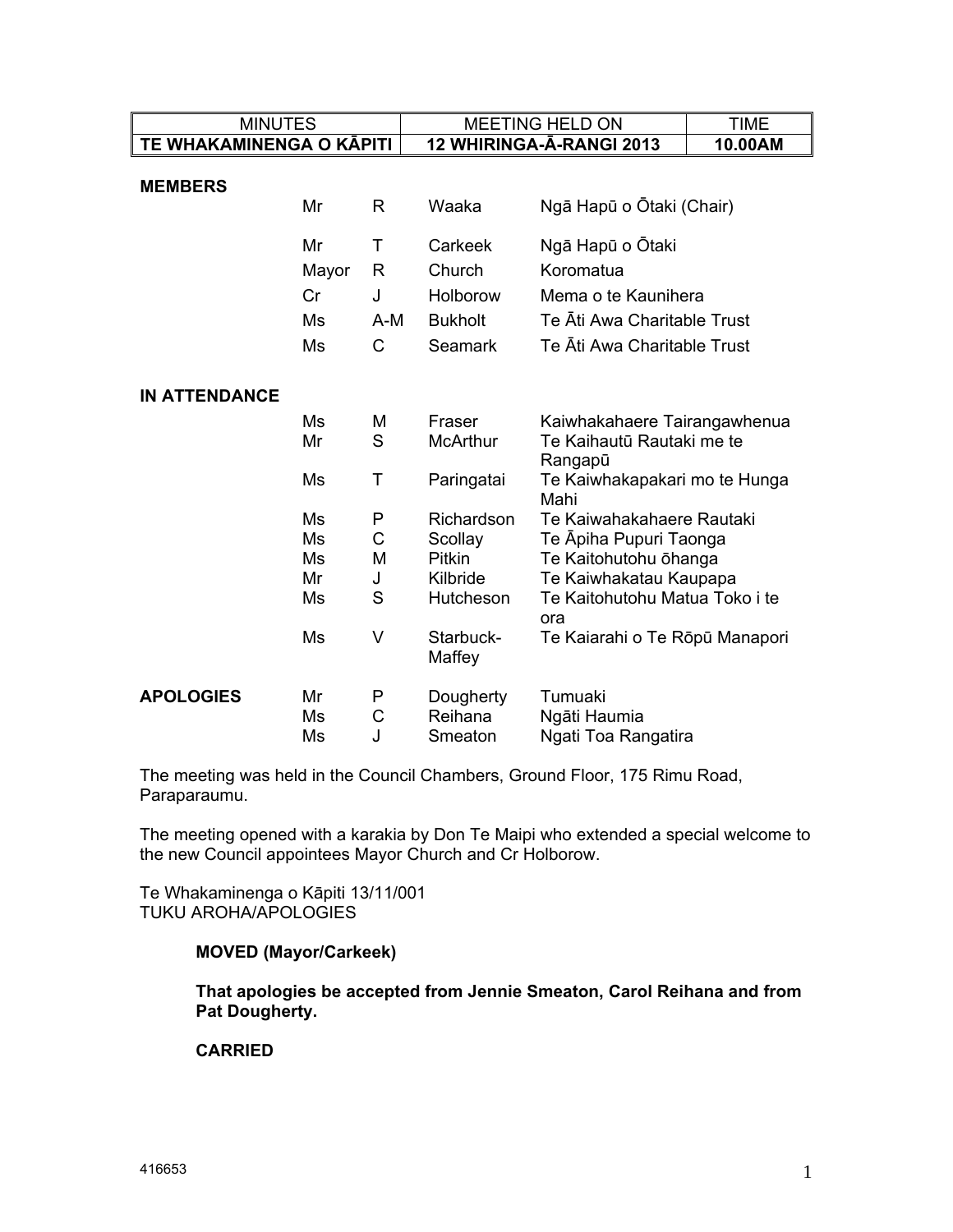Te Whakaminenga o Kāpiti 13/11/002 WELCOME TO NEW MAYOR AND COUNCILLOR

The Chair Rupene Waaka welcomed Mayor Church and Cr Holborow who had recently been appointed by Council to Te Whakaminenga o Kāpiti. Cr Holborow gave her mihi in te reo; the Mayor said he was pleased to be appointed and looked forward to working with Te Whakaminenga. Members Ann-Maree Bukholt and Cherie Seamark also welcomed the Mayor and Cr Holborow. Don Te Maipi gave his mihi as did Te Waari Carkeek. Mr Carkeek then informed members that he was stepping down as a member of the group as he will be working more closely with Greater Wellington Regional Council in future.

Te Whakaminenga o Kāpiti 13/11/003 PUBLIC SPEAKING TIME

Jean Kahui, a resident of Ōtaki, spoke about a frack-free Kapiti, urging members to protect Kapiti lands and water against fracking which she said was a dangerously polluting activity. She had recently spoken to Council on the same subject.

Ms Kahui described current fracking practices in the area which were largely carried out without regulation and said she had written to the Minister for the Environment who passed her concerns to the Environmental Protection Authority and then the Regional Council. Ms Kahui had already sent related material to the Mayor and requested that this be circulated to Te Whakaminenga o Kāpiti members as well as Elected Members.

She also spoke about seabed mining, saying that 50 million tonnes of sediment per year were being extracted for processing above water in order to produce 5 million tones of iron ore concentrate for export. She wanted Council to send a signal - through submitting to the consultation process - that this kind of activity was not wanted in Kāpiti. The Chair said that Te Whakaminenga o Kapiti would liaise with the Council on this, and thanked Ms Kahui for the information.

*Don Te Maipi left the meeting at 10.24am.* 

Te Whakaminenga o Kāpiti 13/11/004 ADDITIONAL AGENDA ITEMS

There were no additional agenda items.

Te Whakaminenga o Kāpiti 13/11/005 APPOINTMENT OF CHAIR FOR 2013-2016 TRIENNIUM

As this was the beginning of a new Triennium it was necessary to elect a new Chair. The current Chair Mr Waaka stood down, and the Mayor assumed the Chair, calling for nominations. Te Waari Carkeek nominated Rupene Waaka and this was seconded by Ann-Maree Bukholt. There were no other nominations.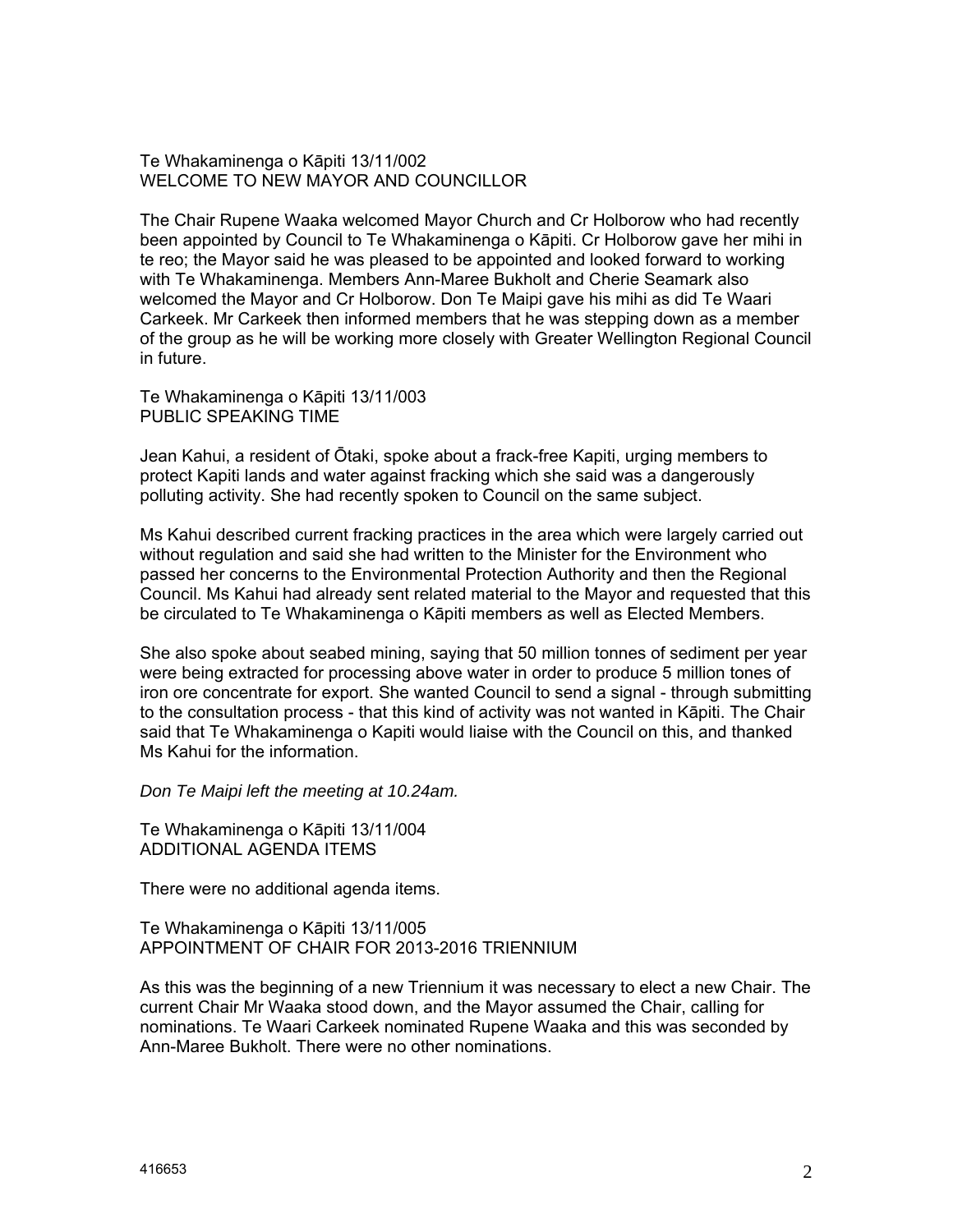## **MOVED (Mayor/Carkeek)**

## **That Te Whakaminenga o Kāpiti appoints Rupene Waaka as Chair of Te Whakaminenga o Kāpiti for the 2013-2016 Triennium.**

# **CARRIED**

Te Whakaminenga o Kāpiti 13/11/006 CONFIRMATION OF MEMBERSHIP FOR 2013-2016 TRIENNIUM

The Protocol document stipulated that the group should confirm its membership (including alternates) at the beginning of each Triennium:

- Ngā hapū o Ōtaki confirmed members as Rupene Waaka and new member Mahinarangi Hakaraia.
- Te Āti Awa confirmed members as Cherie Seamark and Ann-Maree Bukholt, with Kara Kearney as the alternate.
- As Ngāti Toa Rangatira representatives were absent their members' details would be sought after the meeting, to be formally confirmed at the next meeting.
- Council members were Cr Holborow and Mayor Church.

# **MOVED (Waaka/Mayor)**

**That the membership of Te Whakaminenga o Kāpiti for the 2013-2016 Triennium is confirmed, pending Ngati Toa advice on their members.** 

### **CARRIED**

Mr Waaka thanked Te Waari Carkeek for his substantial contribution to the work of the group.

Te Whakaminenga o Kāpiti 13/11/006 IWI REPRESENTATIVES ON COUNCIL DECISION-MAKING BODIES

Democratic Services Team Leader Vyvien Starbuck-Maffey explained that Council had confirmed its Governance Structure on 7 November including the Grants Allocation Subcommittee. This Subcommittee administered funding for six different granting programmes: the membership of two of these programmes included iwi representatives:

- Creative Communities New Zealand one iwi representative for each iwi
- The Community Grants programme one iwi representative.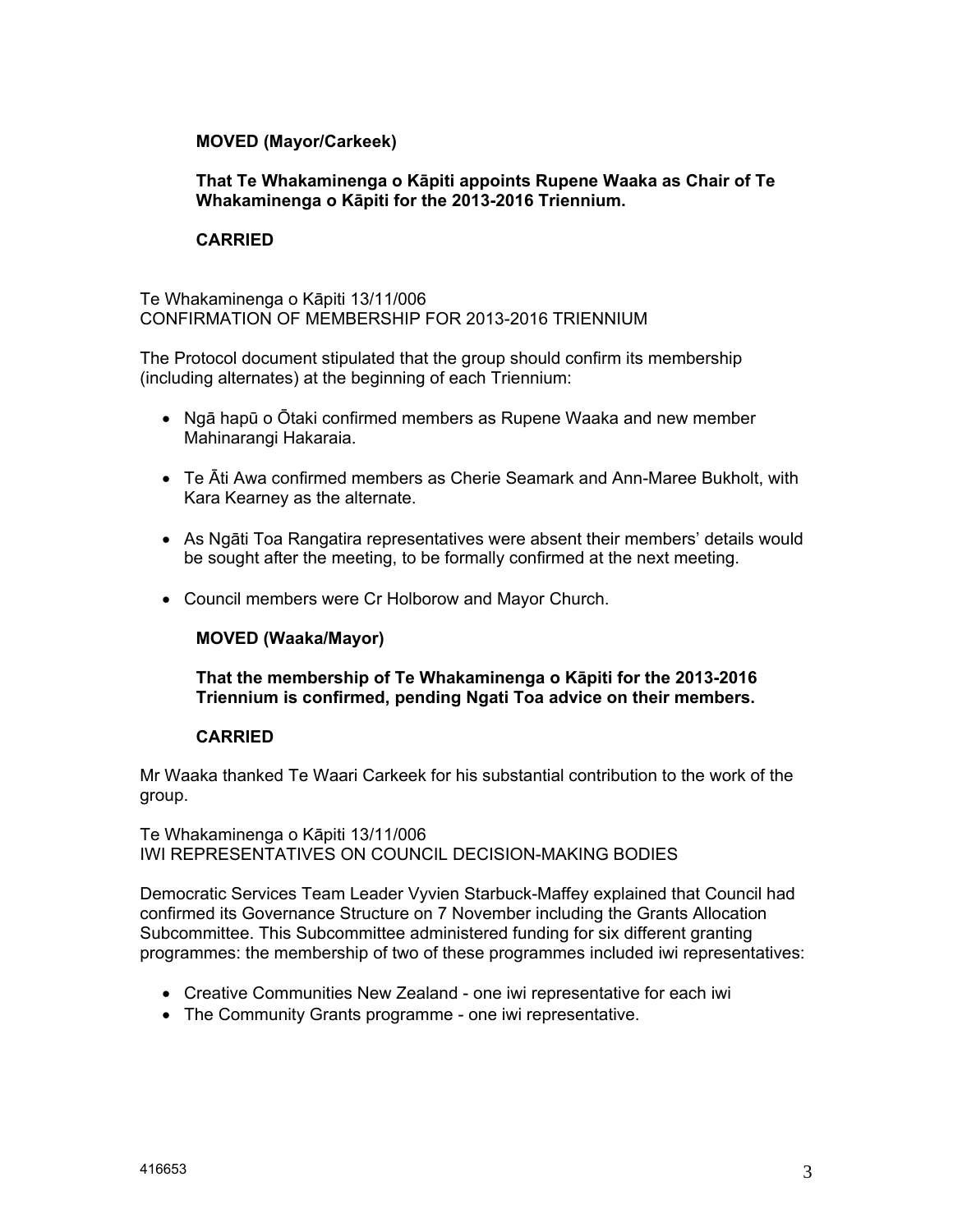The Council delegations stipulated that these representatives would be appointed through Te Whakaminenga o Kapiti. Ms Starbuck-Maffey said she would circulate background information to members for taking back to their networks and hapū. A decision on the representatives would be made at the January 2014 meeting.

The Kāpiti Island Nature Lodge Monitoring Committee was also continuing into the new Triennium and so required an iwi representative to be appointed. It was explained that the Committee had originally been convened under a Court Order by the Environment Court in order to monitor the resource consent. Although the consent expired in September 2013 a continuance was being sought and a decision was pending. After some discussion it was proposed that Jennie Smeaton the iwi representative during the 2010-2013 Triennium continue in this role subject to her agreement, until the consenting process was finalized.

# **MOVED (Bukholt/Holborow)**

**That Te Whakaminenga o Kāpiti confirms Jennie Smeaton's status as iwi representative on the Kāpiti Island Nature Lodge Monitoring Committee, subject to her agreement.** 

#### **CARRIED**

Te Whakaminenga o Kāpiti 13/11/007 REVIEW MEMORANDUM OF PARTNERSHIP

Ms Starbuk-Maffey explained that the terms of the Memorandum of Partnership between Council and the three iwi required a review of the document at the beginning of each Triennium and members were asked to circulate and discuss the document in their networks and hapu with a view to bringing back comments and amendments to the January 2014 meeting. Once finalized there would be a signing ceremony at a marae, possibly in March.

Te Whakaminenga o Kāpiti 13/11/008 REVIEW TE WHAKAMINENGA O KĀPITI PROTOCOL DOCUMENT

Ms Starbuck-Maffey explained that the terms of the Memorandum of Partnership between Council and the three iwi required a review of the document at the beginning of each Triennium and members were asked to circulate and discuss the document in their networks and hapū with a view to bringing back comments and amendments to the January 2014 meeting.

Te Whakaminenga o Kāpiti 13/11/009 MĀORI REPRESENTATIVES ON COUNCIL STANDING COMMITTEES

Members were informed that Council had confirmed the appointment of Māori representatives on Standing Committees and reappointed Caleb Royal to the Regulatory Management Committee, and Russell Spratt to the Corporate Business Committee.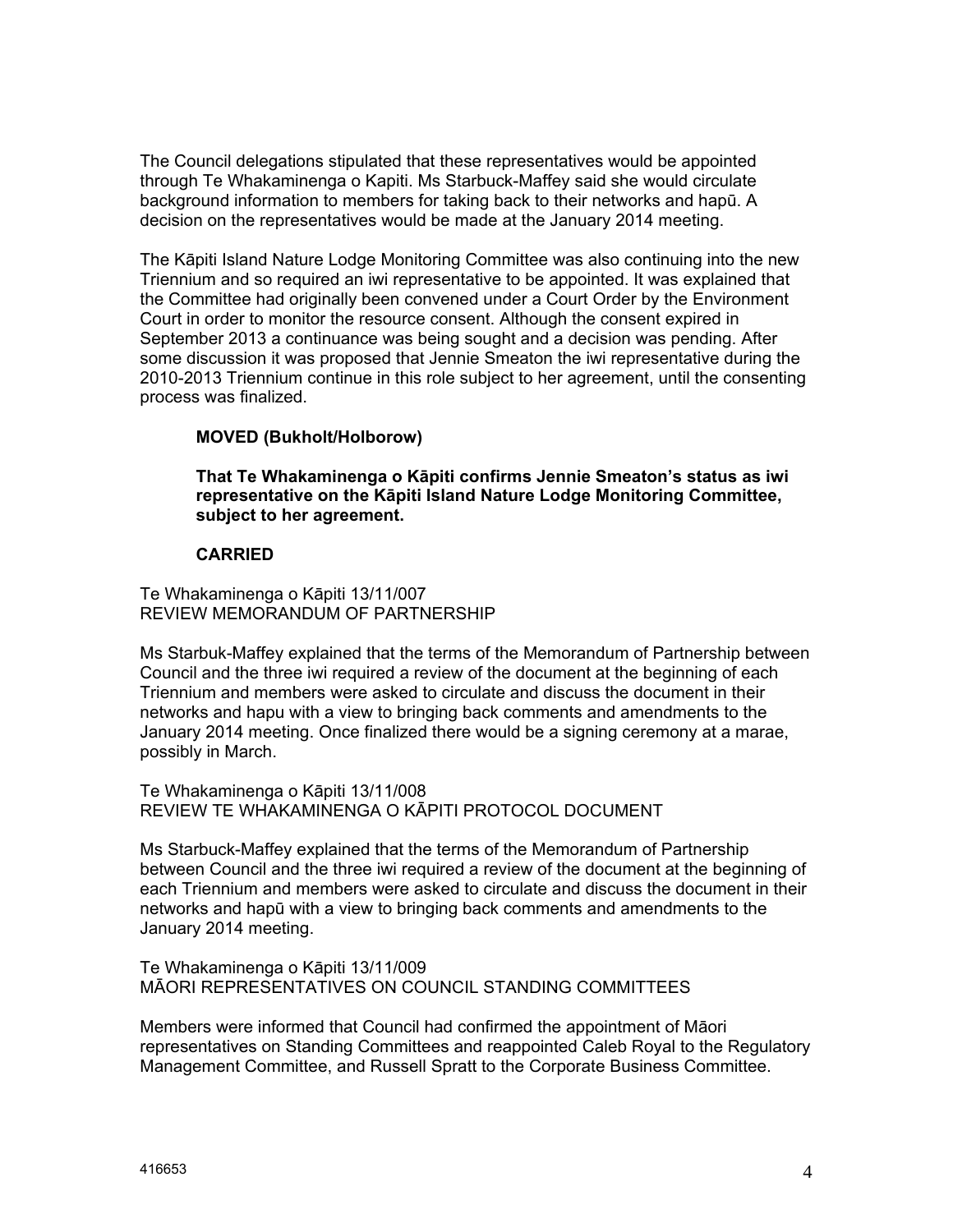## **MOVED (Seamark/Mayor)**

### **That Te Whakaminenga o Kāpiti endorses the existing Māori representatives on Council Standing Committees.**

### **CARRIED**

The Chair Mr Waaka indicated he would be standing down from the Environment and Community Development Committee and that a recruitment process for his replacement should be initiated.

# **MOVED (Seamark/Bukholt)**

**That Te Whakaminenga o Kapiti confirms Jennie Smeaton as the convenor of the selection panel to undertake recruitment of a suitable appointee to the Environment and Community Development Committee with a recommendation being brought to the Te Whakaminenga o Kapiti meeting in January 2014.** 

## **CARRIED**

Te Whakaminenga o Kāpiti 13/11/010 MAORI ECONOMIC DEVELOPMENT

Business Support Advisor Melanie Pitkin provided an update on Maori Economic Development. Two workshops had recently been hosted which were designed to socialize the strategy and to launch the funding grants application process. Both workshops had been well-attended with good-quality engagement. The Panel would be meeting on 21 November to make decisions on applicants, with letters being sent out on the results of decisions around 25 November. It was suggested and agreed that it would be useful to have a followup debrief for applicants (both successful and unsuccessful).

Te Whakaminenga o Kāpiti 13/11/011 DISTRICT PLAN MONITORING PROJECT

James Kilbride, Policy Planner gave a short powerpoint presentation on the District Plan monitoring project. Reviewing the District Plan with tāngata whenua had been an authentic partnership and a positive experience for both parties resulting in the framework document 'Te Haerenga Whakamua'. Mr Kilbride gave examples of monitoring actions within the framework and explained that the next steps would include fleshing out the framework, gathering baseline data and analyzing it, and prioritising tikanga based on specific iwi priorities and costs. Existing Council monitoring programmes would be used wherever possible to avoid duplication of effort. In response to a question from the Chair about timeframes and the Proposed District Plan being in abeyance pending the outcome of the independent review Mr Kilbride explained that it was beneficial to keep the Working Party meetings going. Cr Holborow said she would like to attend meetings of the Working Party.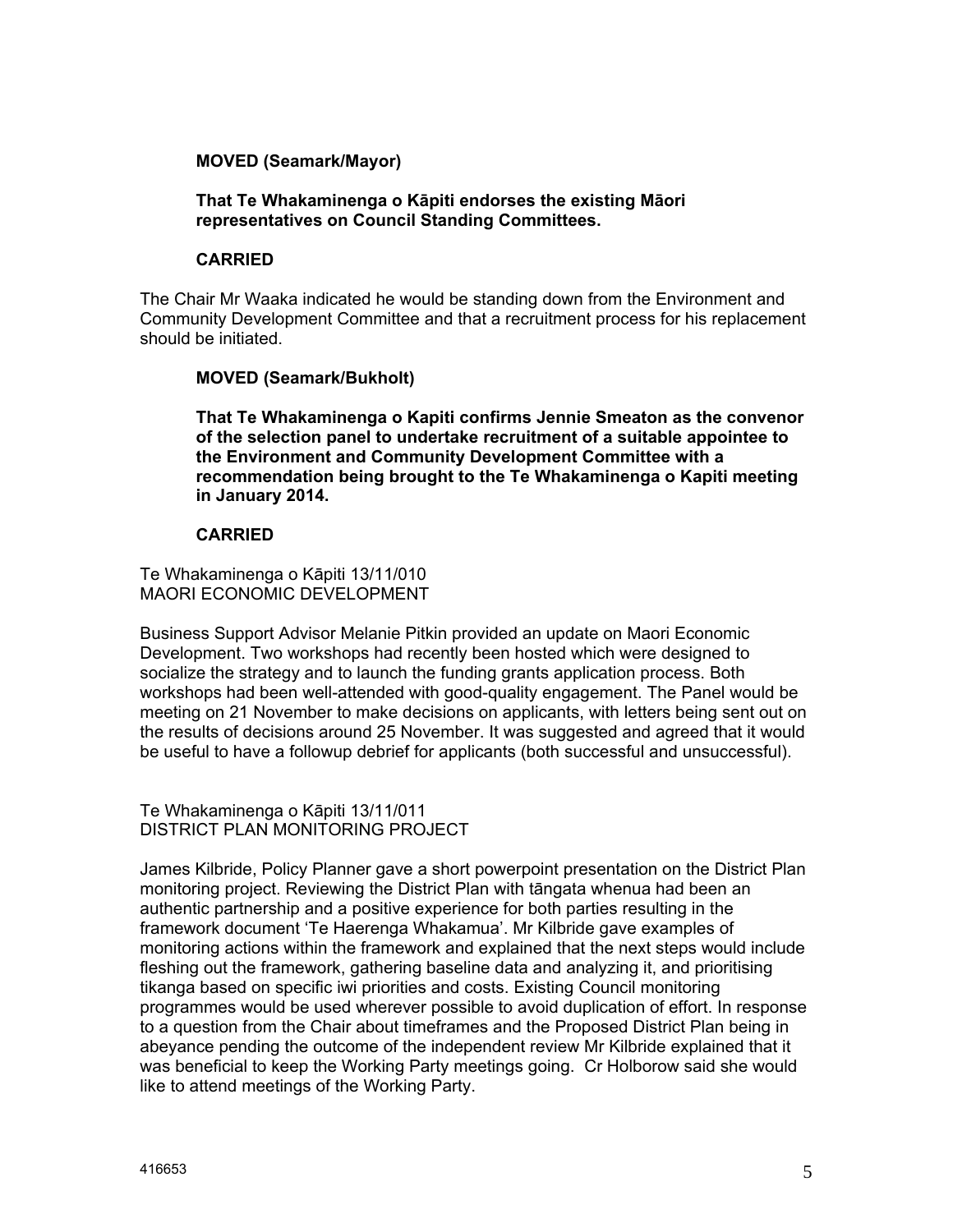A concern was expressed about the interdependence of the PDP chapters and the impact on Maori values throughout the document and how these might be impacted by the hearing process. This concern and any others were more properly referred for consideration by the independent planning expert and the legal expert to be appointed to the independent review of the PDP.

Te Whakaminenga o Kāpiti 13/11/012 WAAHI TAPU PROJECT

Project Manager Pātaka Moore could not be at the meeting today but had tabled a report on the project. Monica Fraser Iwi Relationships Manager informed members the the first seven bullet points referred to actions carried out to date. Mr Moore had been working closely with a Council Planning Officer but with staffing changes there had been a hiatus pending the recruitment of another planner. To date forty sites had been included and the next phase was underway with further interviews with kaumatua on 24 new sites nearing completion. Altogether there will be 67 sites. It was agreed that a tour of sites that have been researched would be beneficial for the new Elected Members.

# **MOVED (Bukholt/Carkeek)**

**That the Waahi Tapu report is received.** 

## **CARRIED**

Te Whakaminenga o Kāpiti 13/11/013 DISTRICT LICENSING COMMITTEE AND LOCAL ALCOHOL POLICY

Senior Social Wellbeing Advisor Sam Hutcheson updated members about the development of a Local Alcohol Policy (LAP). Council had approved the development of the LAP which was a feature of the new Sale and Supply of Alcohol Act 2012. The policy once developed will allow Council to finetune its approach to the Act's provisions, suiting the needs of the Kapiti Coast community. Developing the LAP would be a long and complex process with substantial community engagement. The first steps included preliminary research and data collection, as well as making contacts and building relationships with partners and stakeholders. Input from iwi would be appreciated, especially guidance around who should be approached. Ms Bukholt said she would mention it at the forthcoming Charitable Trust meeting and also invite Ms Hutcheson to a future meeting.

*The Mayor left the meeting at 11.31am.* 

Te Whakaminenga o Kāpiti 13/11/014 PUBLIC ART PANEL

Catherine Scollay Arts and Museums Advisor briefed members about the public art panel. Council had approved a public art policy in August 2012 and the next step was the convening of the public art panel, including an iwi representative. Ms Scollay tabled copies of the Draft Terms of Reference for the Panel and invited iwi to start consulting through their networks. Members agreed to consult offline and provide a nominee, subject to confirmation at the January 2014 meeting.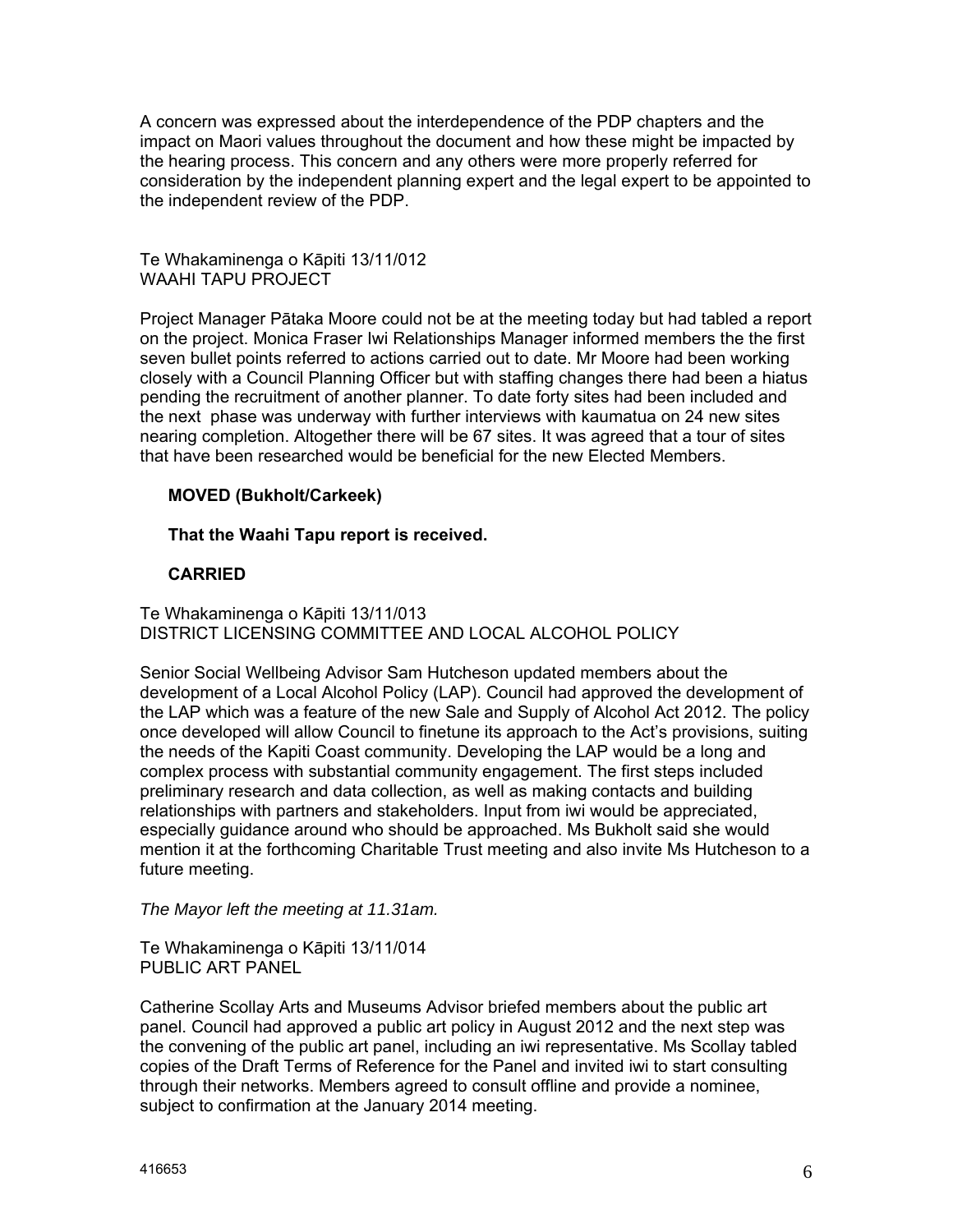Te Whakaminenga o Kāpiti 13/11/015 CITIZENSHIP CEREMONY NOVEMBER 2013

Te Paea Paringatai explained that this Council was the only council in New Zealand to hold a citizenship ceremony on a marae once a year. The next ceremony would be held at Raukawa marae on 20 November and all Elected Members were invited. Ms Paringatai explained that those Elected Members who had not been formally welcomed onto Raukawa marae would be included in the manuhiri. Each local marae took it in turns to host the ceremony and Council officers coordinated the event with the Department of Internal Affairs and candidates.

*The Mayor returned to the meeting at 11.36am.* 

Te Whakaminenga o Kāpiti 13/11/016 DATES FOR 2014 MEETINGS - CONFIRMATION

Members confirmed the meeting dates for 2014.

#### **MOVED (Carkeek/Holborow)**

**That Te Whakaminenga o Kāpiti confirms the following dates for its meetings in 2014:** 

> **28 Kohi-tātea (January) 11 Poutū-te-rangi (March) 15 Paenga-whāwhā (April) 3 Pipiri (June) 15 Hongongoi (July) 26 Here-turi-kōkā 7 Hiringa-ā-nuku (October) 18 Whiringa-ā-rangi**

#### **CARRIED**

Te Whakaminenga o Kāpiti 13/11/017 WAITANGI DAY 2014 PLANNING

Te Waari Carkeek briefed members on progress made with the event. He was a member of the organizing committee. In 2014 the event would be held on Raukawa marae with the theme of 'Aroha'. Other sites in Ōtaki would also be involved. For example an exhibition was planned at the Ōtaki Museum with a focus on partnerships (eg with Council, the Regional Council, the New Zealand Transport Agency (NZTA) etc). There would be music, food stalls, entertainment as well as official speeches, a bus tour of significant sites and a concert at Rangiātea Church in the evening.